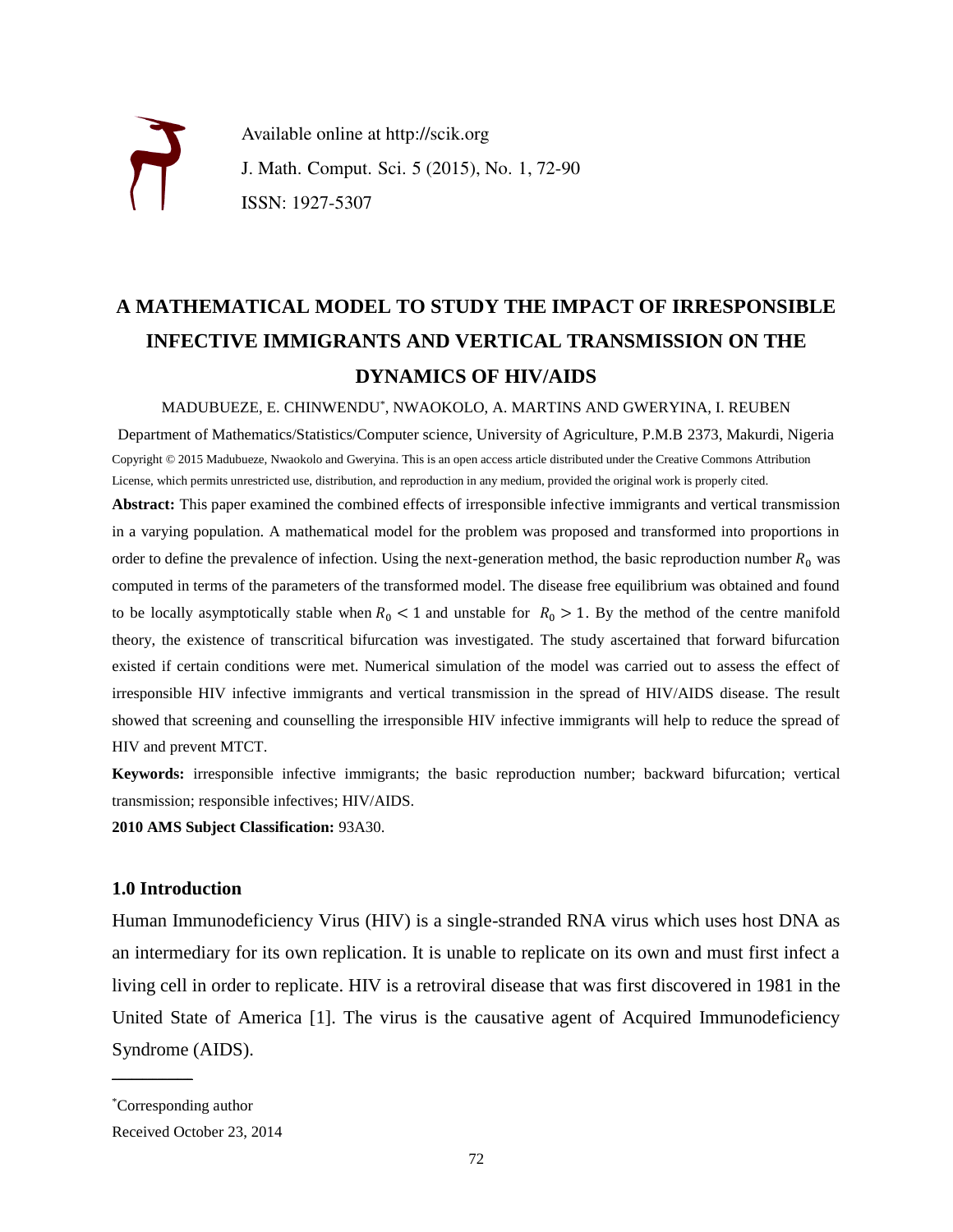AIDS is a chronic, potentially life threatening condition caused by HIV by destroying the immune system of the individual leading to opportunistic infections, neurological manifestations and rare CNS malignancies. It is the sixth leading cause of death among people aged 25-44 years in the United State of America. As at the end of 2012, the World Health Organization (WHO) estimates that around 35.2 million people in the world are living with HIV. More than 60% of this global estimate resides in Sub-Sahara Africa (SSA) which has been most severely affected by the HIV/AIDS pandemic with almost 9% of its adult population living with HIV [2, 3]. HIV/AIDS is a sexually transmitted infectious disease which can also be spread through contact with infected blood, blood products and body fluids. HIV/AIDS has had profound social, economic and public health consequences in SSA. It has cut down annual growth rates in Africa by 2 to 4% per year  $[4]$ .

According to [5], sexual intercourse alone accounts for over 80% of reported cases of HIV infection. The prevalence of HIV infection among irresponsible infective (e.g. truck drivers and female sex workers e.t.c) was carried out by [6]. Most of the truck drivers have wives and other sexual partners who are always at risk of HIV infection.

Vertical transmission of HIV/AIDS also called Mother-to-Child transmission (MTCT) occurs when the virus is spread from an HIV positive woman to her baby. The transmission from mother to child may occur in uterus, at the time of birth, or after birth. The risk of transmission can be as high as 90%, especially in developing countries with varying population. An estimated 220,000 exposed children are born each year. Without prevention of mother-to-child transmission (PMTCT), about 88,000 of these are infected whereas with PMTCT only 2% (4,400) are infected. Nigeria has 30% of the global burden of MTCT [7]. It is therefore imperative to consider the dynamics of vertical transmission in the spread of HIV/AIDS disease.

Several researchers have developed interest in HIV/AIDS in order to understand and explain the dynamics and spread of the disease. Thus, many mathematical models as well as methods of analysing them were proposed. The work in [8,9] studied the effect of careless susceptible, infective immigrants and irresponsible infectives in varying population, while some studied the spread of HIV/AIDS with vertical transmission [10,11,12].

In this paper, we propose a variate of the model by [8] who developed a non-linear mathematical model to study the impact of irresponsible infective immigrants on the spread of HIV/AIDS.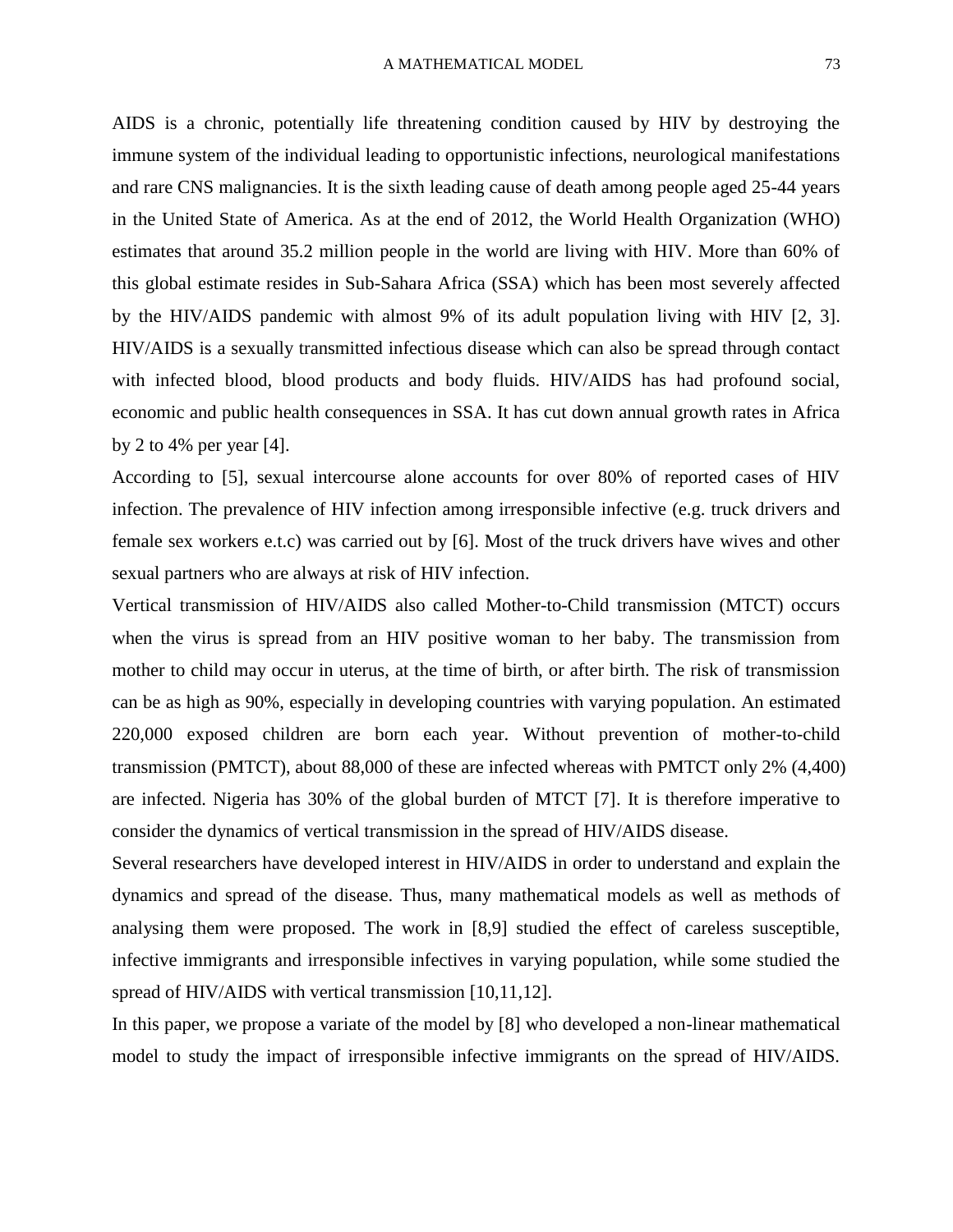They established that screening and reduction in the number of immigrants into a given population could help control the spread of the disease.

The model by [8] forms the motivation for this study in which we intend to investigate the effect of irresponsible infective and vertical transmission on the dynamics of HIV/AIDS.

#### **2.0 Model Formulation**

Let  $N(t)$  be the total population of size at time t. The population  $N(t)$  is divided into four classes namely; susceptible  $S(t)$ , irresponsible infectives,  $I_1(t)$ , responsible infectives  $I_2(t)$  and full-blown AIDS patients  $A(t)$  with natural mortality rate  $\mu$  in all classes and  $\alpha$  as the disease induced death rate in the AIDS patients class. We assumed that susceptibles are recruited at the rate bN and become infected through sexual contacts with the infectives  $I_1(t)$  and  $I_2(t)$  at rate  $\lambda_t$ , where

$$
\lambda_t = \frac{c_1 \beta_1 I_1 + c_2 \beta_2 I_2}{N} \tag{1}
$$

 $c_1$  represents the mean number of sexual partners of the individuals in  $I_1(t)$  and  $c_2$  for the class of individuals in  $I_2(t)$  while  $\beta_1$  and  $\beta_2$  are the respective sexual contact rates of the  $I_1(t)$  and  $I_1(t)$  classes. Note in our proposed model  $c_1 > c_2$  unlike the model in [8]. This is because irresponsible infectives are likely to have more sexual partners than responsible infectives as in the case of sex workers and truck drivers. It is assumed that the sexual contact between susceptible  $S(t)$  and irresponsible infective  $I_1(t)$  may lead to the birth of infected children with a fraction  $(1 - \varepsilon)$  while the complementary fraction  $\varepsilon$  dies during birth due to the infection. The responsible infective is conscious of infected newborns because of the counselling and awareness of HIV/AIDS disease. We assumed also direct recruitment of irresponsible infectives (immigrants) with the rate  $\gamma$ . Some irresponsible infectives progress to responsible infectives after going through counselling at the rate  $\theta$  while some  $I_1(t)$  and  $I_2(t)$  progress to AIDS class with rates  $\delta_1$  and  $\delta_2$  respectively. The full-blown AIDS class is assumed to be sexually inactive due to their illness. Where ε is fraction of newborns that are HIV free and φ is the birth rate of newborns infected with HIV by irresponsible infectives. Irresponsible infectives are either those who may not be aware of their status or even if they are aware, they do not adhere to medication and counselling on risk reduction while responsible infectives are those who know their status and adhere to medication and counselling on risk reduction and MTCT.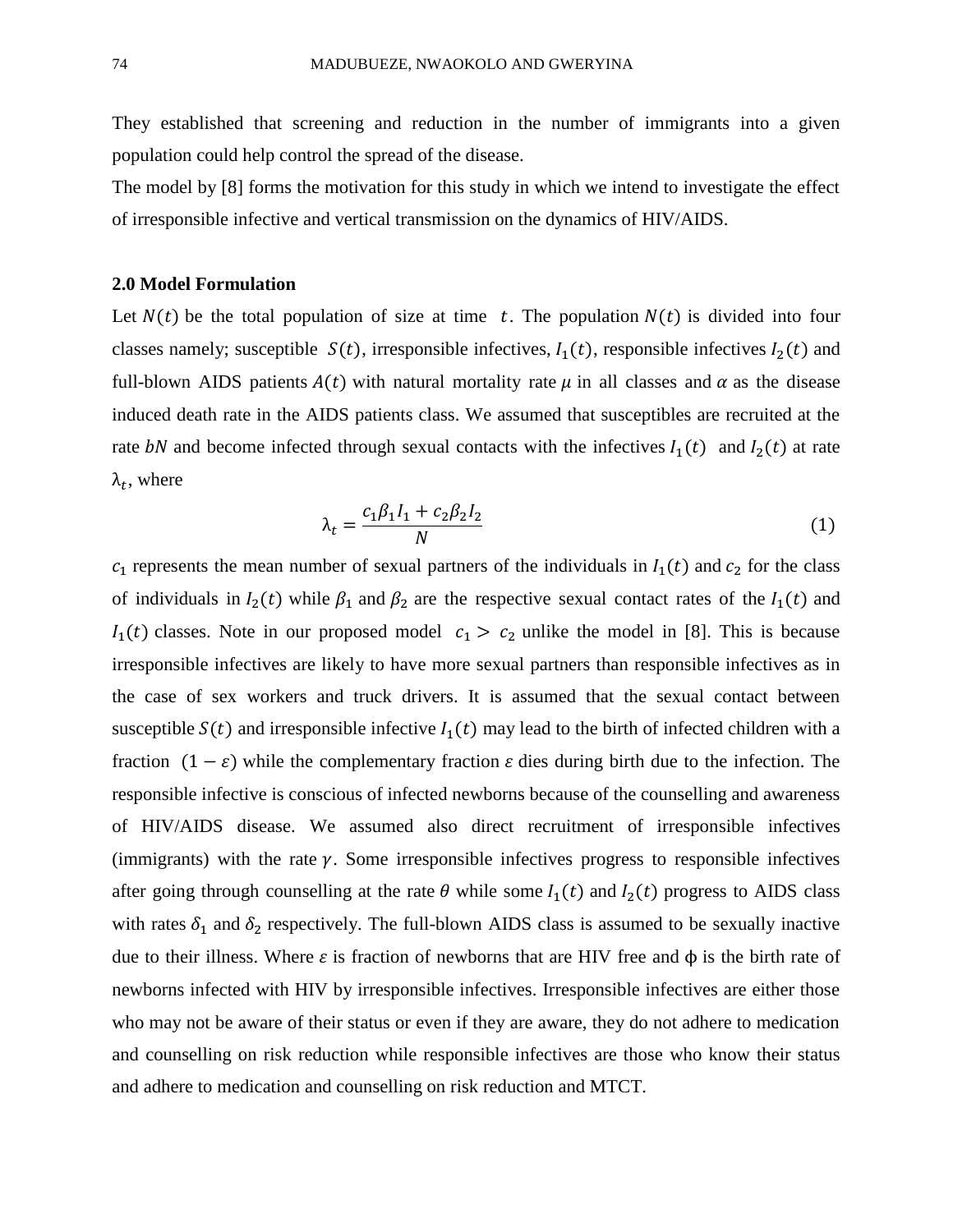Based on the above assumptions, the governing system of differential equations for the spread of the disease is given by

$$
\frac{ds}{dt} = bN - \lambda_t S - \mu S \tag{2}
$$

$$
\frac{dI_1}{dt} = \lambda_t S + \gamma I_1 - (\theta + \delta_1 + \mu)I_1 + (1 - \varepsilon)\phi I_1
$$
\n(3)

$$
\frac{di_2}{dt} = \theta I_1 - (\delta_2 + \mu)I_2 \tag{4}
$$

$$
\frac{dA}{dt} = \delta_1 I_1 + \delta_2 I_2 - (\alpha + \mu)A \tag{5}
$$

with initial conditions

$$
S(0) = S_0
$$
,  $I_1(0) = I_{10}$ ,  $I_2(0) = I_{20}$ , and  $A(0) = A_0$ 

The total population  $N(t)$  is given as

$$
N(t) = S(t) + I_1(t) + I_2(t) + A(t)
$$

This implies that

$$
\frac{dN(t)}{dt} = \frac{dS}{dt} + \frac{dI_1}{dt} + \frac{dI_2}{dt} + \frac{dA}{dt}
$$
  
or  

$$
\frac{dN}{dt} = (b - \mu)N + (\gamma + (1 - \varepsilon)\phi)I_1 - \alpha A
$$
 (6)

Now, in the above system  $(2) - (5)$ , we use the following transformations:

$$
s = \frac{s}{N}
$$
,  $i_1 = \frac{l_1}{N}$ ,  $i_2 = \frac{l_2}{N}$ ,  $a = \frac{A}{N}$ 

to get the following normalised system:

$$
\frac{ds}{dt} = b - bs - c_1\beta_1si_1 - c_2\beta_2si_2 - \gamma si_1 - (1 - \varepsilon)\phi i_1s + \alpha as
$$
\n(7)

$$
\frac{di_1}{dt} = c_1 \beta_1 si_1 + c_2 \beta_2 si_2 - (\theta + \delta_1 + b)i_1 + (1 - \varepsilon) \phi i_1 (1 - i_1) + (\alpha a + \gamma - \gamma i_1) i_1
$$
 (8)

$$
\frac{di_2}{dt} = \theta i_1 - (\delta_2 + b)i_2 + (\alpha a - \gamma i_1 - (1 - \varepsilon)\phi i_1)i_2
$$
\n(9)

$$
\frac{da}{dt} = \delta_1 i_1 + \delta_2 i_2 - (\alpha + b)a + (\alpha a - \gamma i_1 - (1 - \varepsilon)\phi i_1)a
$$
\n(10)

and

$$
s(0) = s_0
$$
,  $i_1(0) = i_{10}$ ,  $i_2(0) = i_{20}$  and  $a(0) = a_0$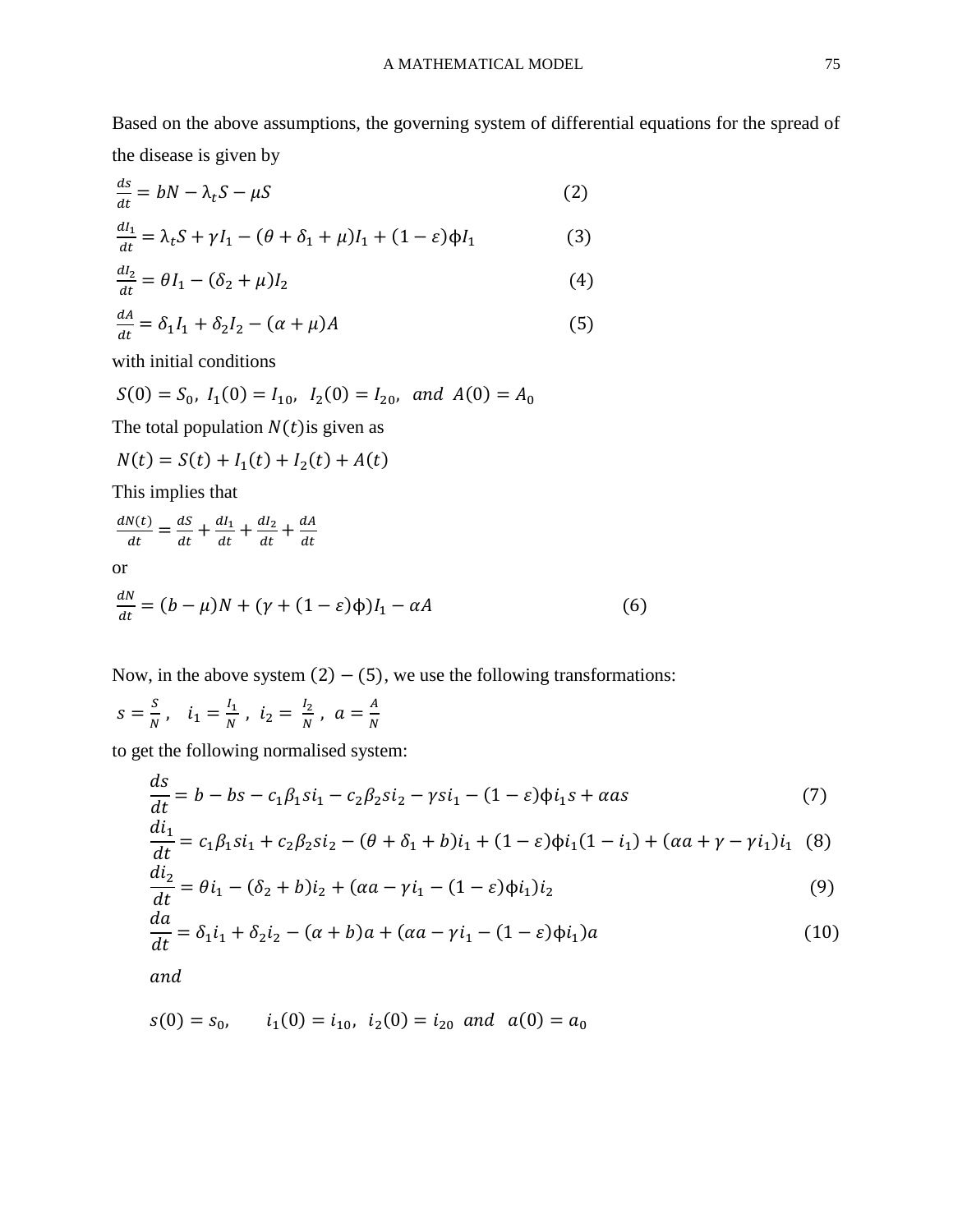## **3.0 Positivity of Solutions**

For the model to be epidemiological meaningful and well posed, we need to prove that all state variables are all non-negative.

#### **Theorem 1.0**

Let 
$$
\Omega = \{(s, i_1, i_2, a) \in R_4^+ : s + i_1 + i_2 + a = 1 \text{ and } s(0) > 0, i_1(0) \ge 0, i_2(0) \ge 0 \text{ and } a(0) \ge 0\}
$$
, then the solution  $\{s(t), i_1(t), i_2(t), a(t)\}$  of the equations (7)-(10) are all non-negative for all  $t \ge 0$ .

#### **Proof**

Using equation (7) for  $\frac{ds}{dt}$ , we have  $\,ds$  $\frac{ds}{dt} \ge -(b + c_1\beta_1i_1 + c_2\beta_2i_2 + \gamma i_1 + (1 - \varepsilon)\phi i_1)$ s or  $\,ds$  $\frac{ds}{dt} \geq -\varphi s$ , where  $\varphi = (b + c_1 \beta_1 i_1 + c_2 \beta_2 i_2 + \gamma i_1 + (1 - \varepsilon) \varphi i_1)$ 

Integrating both sides and applying the initial condition  $s(0) = s_0$ , we have

$$
s(t) \ge s_0 e^{-\varphi t}
$$

It is clear that, as  $t \to \infty$ 

$$
s(t) \ge 0
$$
 since  $s(0) > 0$   
For  $\frac{di_1}{dt}$ , we have

$$
\frac{di_1}{dt} \ge -(\theta + \delta_1 + b)i_1
$$

or

$$
\frac{di_1}{i_1} \ge -(\theta + \delta_1 + b)dt
$$

Integrating both sides, we have

$$
i_1(t) \geq Ae^{-(\theta + \delta_1 + b)t}
$$

Applying the initial condition  $i_1(0) = i_{10}$ , we obtain

$$
i_1(t) \ge i_{10} e^{-(\theta + \delta_1 + b)t}
$$

and  $i_1(t) \geq 0$  as  $t \to \infty$ . Similarly,

$$
\frac{di_2}{dt} \ge -(\delta_2 + b)i_2
$$

from which we obtain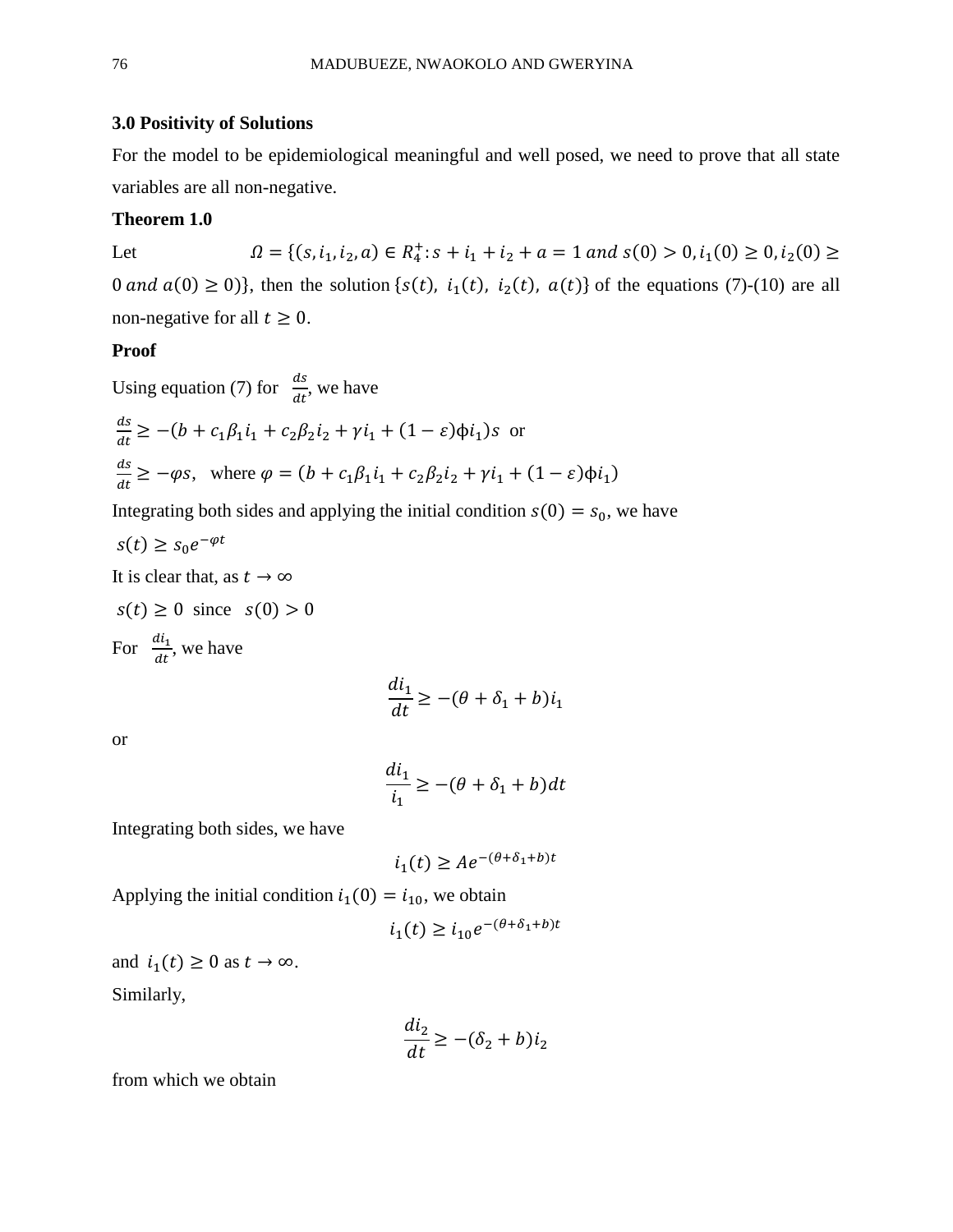$$
i_2(t) \ge i_2(0)e^{-(\delta_2 + b)t}
$$

and

 $i_2(t) \geq 0$  as t approaches infinity.

Furthermore,

$$
\frac{da}{dt} \ge -(\alpha + b)a
$$

or

$$
a(t) \ge a_0 e^{-(\alpha + b)t},
$$

which gives

 $a(t) \geq 0$  as  $t \to \infty$ .

Clearly, this proves the above result in theorem 1.0.

## **3.1 Disease - Free Equilibrium (DFE)**

The disease – free equilibrium is the equilibrium where there is no disease in the population.

At equilibrium point,  $\frac{ds}{dt} = \frac{di_1}{dt}$  $\frac{di_1}{dt} = \frac{di_2}{dt}$  $\frac{di_2}{dt} = \frac{da}{dt}$  $\frac{du}{dt} = 0$ , we have the following systems of equations to be solved for equilibrium points.

$$
b - bs - c_1 \beta_1 s i_1 - c_2 \beta_2 s i_2 - \gamma s i_1 - (1 - \varepsilon) \phi i_1 s + \alpha a s = 0 \tag{11}
$$

$$
c_1\beta_1si_1 + c_2\beta_2si_2 - (\theta + \delta_1 + \mu)i_1 + (1 - \varepsilon)\phi i_1(1 - i_1) + (\alpha a + \gamma - \gamma i_1)i_1 = 0
$$
\n(12)

$$
\theta i_1 - (\delta_2 + b)i_2 + (\alpha a - \gamma i_1 - (1 - \varepsilon)\phi i_1)i_2 = 0
$$
\n(13)

$$
\delta_1 i_1 + \delta_2 i_2 - (\alpha + b)a + (\alpha a - \gamma i_1 - (1 - \varepsilon)\phi i_1)a = 0
$$
\n(14)

For disease – free, 
$$
i_1 = i_2 = a = 0
$$

We have when substituted in above equations

 $b - bs = 0$ 

implies  $s = 1$  provided  $b \neq 0$ 

Thus, the disease – free equilibrium  $E_0$  is

$$
E_0 = (1,0,0,0)
$$

#### **3.2 Stability of DFE**

We shall compute the basic reproductive number  $R_0$  using the next– generation method. The basic reproductive number is a threshold quantity used to study the prevalence of an infectious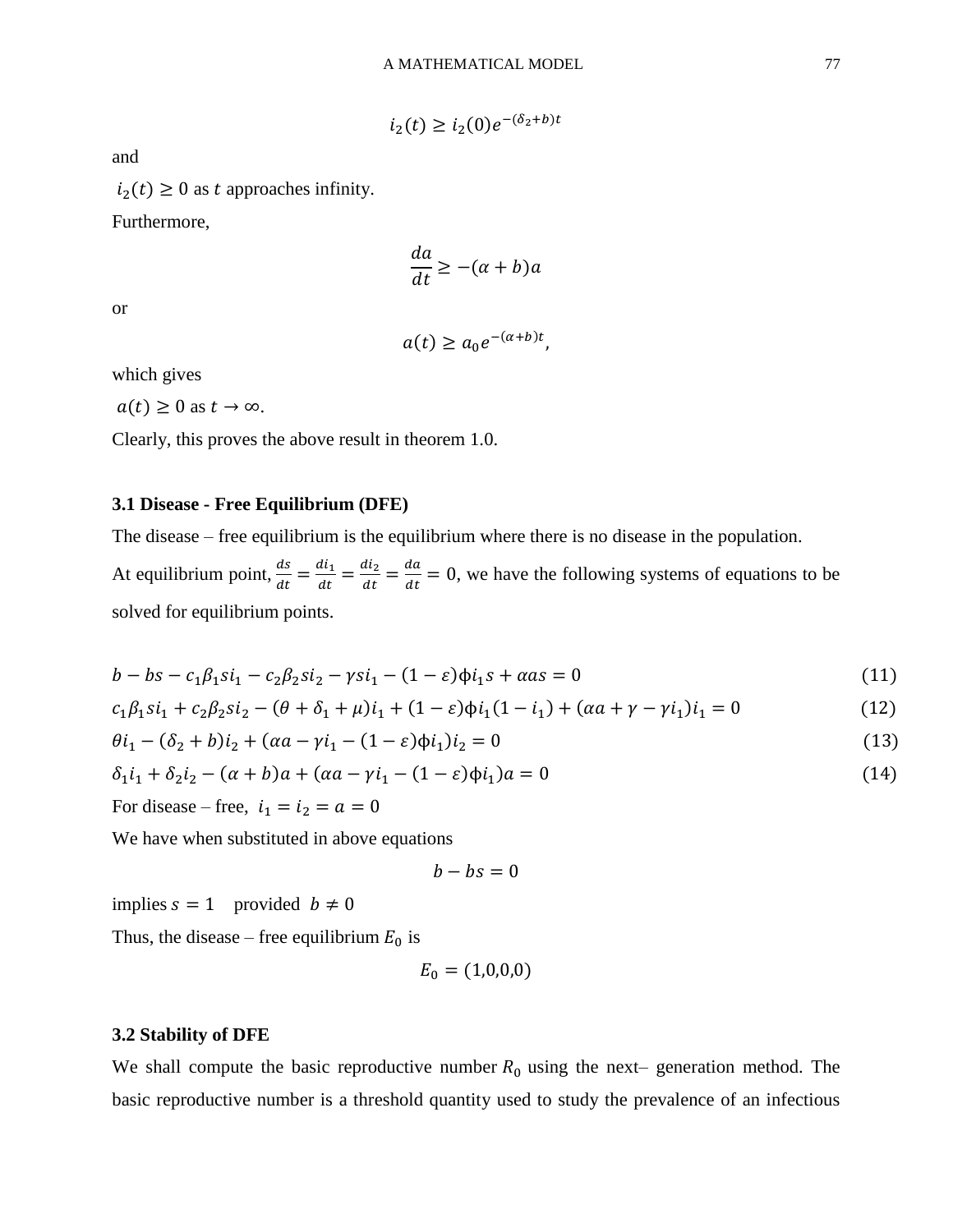disease in epidemiological model. According to [13], the basic reproduction number  $R_0$  is the spectral radius (i.e the dominant eigenvalue) of the next generation matrix. It is given as

$$
R_0 = \rho(GU^{-1})
$$

where  $\rho(GU^{-1})$  is the spectral radius of the matrix  $GU^{-1}$  given as

$$
GU^{-1} = \left[\frac{\partial F_i(x_0)}{\partial x_j}\right] \left[\frac{\partial V_i(x_0)}{\partial x_j}\right]^{-1}
$$

 $F_i$  is rate of appearance of new infection in compartment is

 $V_i$  is the transfer of individuals in and out of compartment  $i$  by another means and

 $x_0$  is the disease free equilibrium.

Using the next generation method, the system of differential equation  $(7) - (10)$  are rearrange in the order of the infected compartments first, then the uninfected compartment. We have three infected compartments namely,  $i_1$ ,  $i_2$  and a whereas  $s$  as uninfected compartment.

$$
\frac{di_1}{dt} = (c_1\beta_1i_1 + c_2\beta_2i_2)s - (\theta + \delta_1 + b)i_1 + (1 - \varepsilon)\phi i_1(1 - i_1) + (\alpha a + \gamma - \gamma i_1)i_1
$$
  
\n
$$
\frac{di_2}{dt} = \theta i_1 - (\delta_2 + b)i_2 + (\alpha a - \gamma i_1 - (1 - \varepsilon)\phi i_1)i_2
$$
  
\n
$$
\frac{da}{dt} = \delta_1i_1 + \delta_2i_2 - (\alpha + b)a + (\alpha a - \gamma i_1 - (1 - \varepsilon)\phi i_1)a
$$
  
\n
$$
\frac{ds}{dt} = b - bs - c_1\beta_1si_1 - c_2\beta_2si_2 - \gamma si_1 - (1 - \varepsilon)\phi i_1s + \alpha as
$$

from which F, V, G, U, and  $GU^{-1}$  given as

$$
F = \begin{bmatrix} c_1 \beta_1 i_1 + c_2 \beta_2 i_2 \\ 0 \\ 0 \\ 0 \end{bmatrix}, V = \begin{bmatrix} (\theta + \delta_1 + b)i_1 - (1 - \varepsilon)\phi i_1 (1 - i_1) - (\alpha a + \gamma - \gamma_i) i_1 \\ -\theta i_1 + (\delta_2 + b)i_2 - (\alpha a - \gamma i_1 - (1 - \varepsilon)\phi i_1) i_2 \\ -\delta_1 i_1 - \delta_2 i_2 + (\alpha + b)a - (\alpha a - \gamma i_1 - (1 - \varepsilon)\phi i_1) a \\ -b + bs + c_1 \beta_1 si_1 + c_2 \beta_2 si_2 + \gamma si_1 + (1 - \varepsilon)\phi i_1 s - \alpha a s \end{bmatrix}
$$

$$
G = \begin{bmatrix} \frac{\partial f_1(x_0)}{\partial i_1} & \frac{\partial f_1(x_0)}{\partial i_2} & \frac{\partial f_1(x_0)}{\partial a} \\ \frac{\partial f_2(x_0)}{\partial i_1} & \frac{\partial f_2(x_0)}{\partial i_2} & \frac{\partial f_2(x_0)}{\partial a} \\ \frac{\partial f_3(x_0)}{\partial i_1} & \frac{\partial f_3(x_0)}{\partial i_2} & \frac{\partial f_3(x_0)}{\partial a} \\ \frac{\partial f_3(x_0)}{\partial i_1} & \frac{\partial f_3(x_0)}{\partial i_2} & \frac{\partial f_3(x_0)}{\partial a} \end{bmatrix} = \begin{bmatrix} c_1 \beta_1 & c_2 \beta_2 & 0 \\ 0 & 0 & 0 \\ 0 & 0 & 0 \end{bmatrix}
$$
  

$$
U = \begin{bmatrix} \frac{\partial v_1(x_0)}{\partial i_1} & \frac{\partial v_1(x_0)}{\partial i_2} & \frac{\partial v_1(x_0)}{\partial a} \\ \frac{\partial v_2(x_0)}{\partial i_1} & \frac{\partial v_2(x_0)}{\partial i_2} & \frac{\partial v_2(x_0)}{\partial a} \\ \frac{\partial v_3(x_0)}{\partial i_1} & \frac{\partial v_3(x_0)}{\partial i_2} & \frac{\partial v_3(x_0)}{\partial a} \end{bmatrix} = \begin{bmatrix} (\theta + \delta_1 + b) - (1 - \varepsilon)\phi - \gamma & 0 & 0 \\ -\theta & (\delta_2 + b) & 0 \\ -\delta_1 & -\delta_2 & (\alpha + b) \end{bmatrix}
$$

and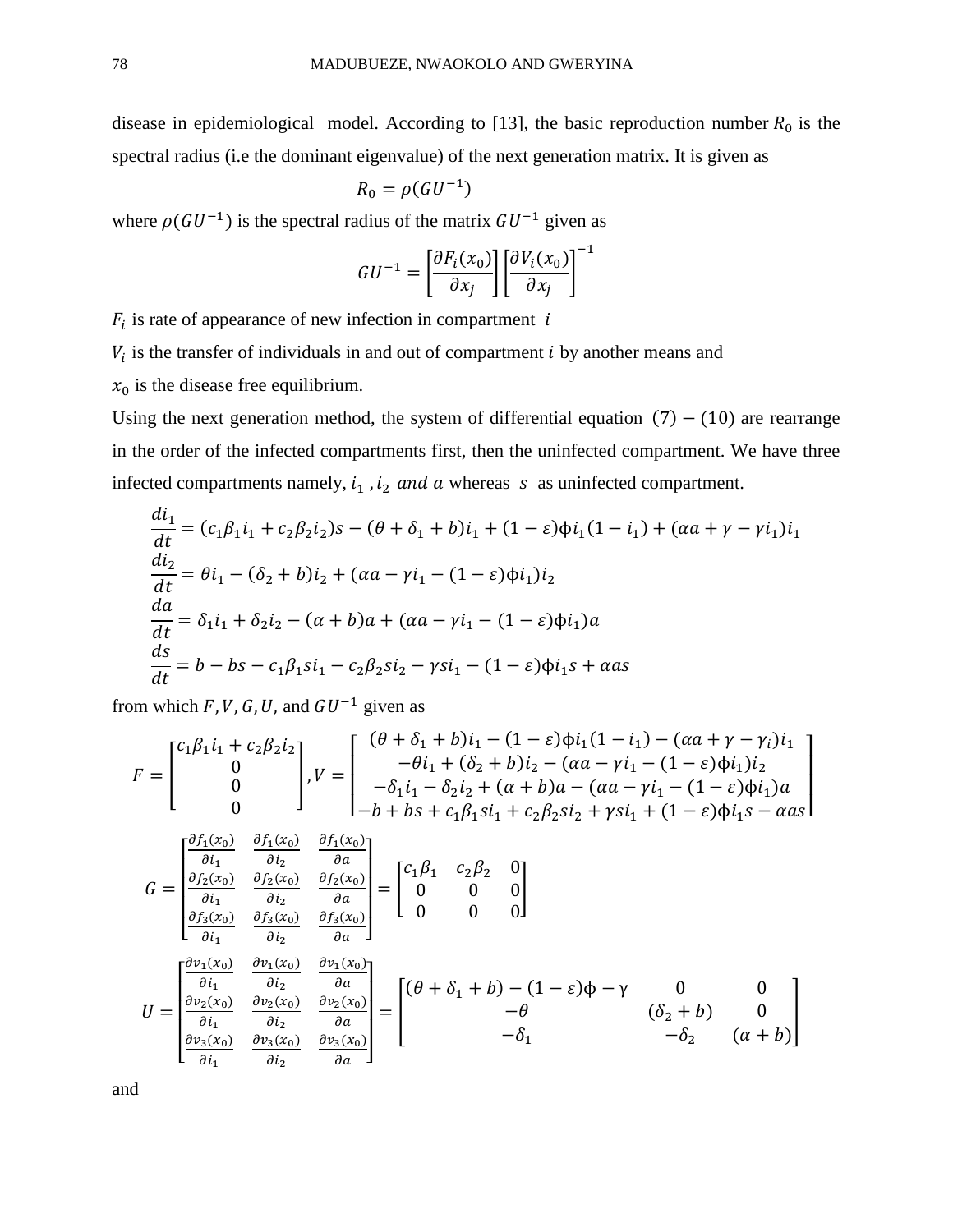$$
GU^{-1} = \begin{bmatrix} \frac{c_1 \beta_1 (\delta_2 + b) c_2 \beta_2 \theta}{h(\delta_2 + b)} & \frac{c_2 \beta_2}{\delta_2 + b} & 0\\ 0 & 0 & 0\\ 0 & 0 & 0 \end{bmatrix}
$$

where

$$
h = (\theta + \delta_1 + b) - (1 - \varepsilon)\phi - \gamma \tag{*}
$$

We find the eigenvalue of  $GU^{-1}$  as

$$
|GU^{-1} - \lambda I| = 0
$$

This gives

$$
\lambda_1 = \lambda_2 = 0 \text{ or } \lambda_3 = \frac{c_1 \beta_1 (\delta_2 + b) c_2 \beta_2 \theta}{h(\delta_2 + b)}
$$

Thus, the spectral radius of  $GU^{-1}$  is given by

 $R_0 = max[|\lambda_1|, |\lambda_2|, |\lambda_3|]$ , this implies

$$
R_0 = \frac{c_1 \beta_1 (\delta_2 + b) + c_2 \beta_2 \theta}{h(\delta_2 + b)}
$$

or

$$
R_0 = \frac{c_1\beta_1(\delta_2 + b) + c_2\beta_2\theta}{(\theta + \delta_1 + b - (1 - \varepsilon)\phi - \gamma)(\delta_2 + b)}
$$
(15)

If  $R_0 < 1$ , the infection dies out, otherwise the infection will be maintained in the population. From the equation (15), we have  $R_0$  increases as the number of sexual partners of  $i_1(t)$  and  $i_2(t)$ increase. This implies that  $R_0$  can be kept at minimum if there is a restriction on the number of sexual partners of  $i_1(t)$  and  $i_2(t)$ .

**Theorem 2:** The disease – free equilibrium of the system of ODE  $(5) - (8)$  is locally asymptotically stable if  $R_0 < 1$  and unstable if  $R_0 > 1$ .

The theorem 2 is prove using linearization method. The Jacobian matrix associated with the system (7)-(10) at the DFE  $E_0 = (1,0,0,0)$  is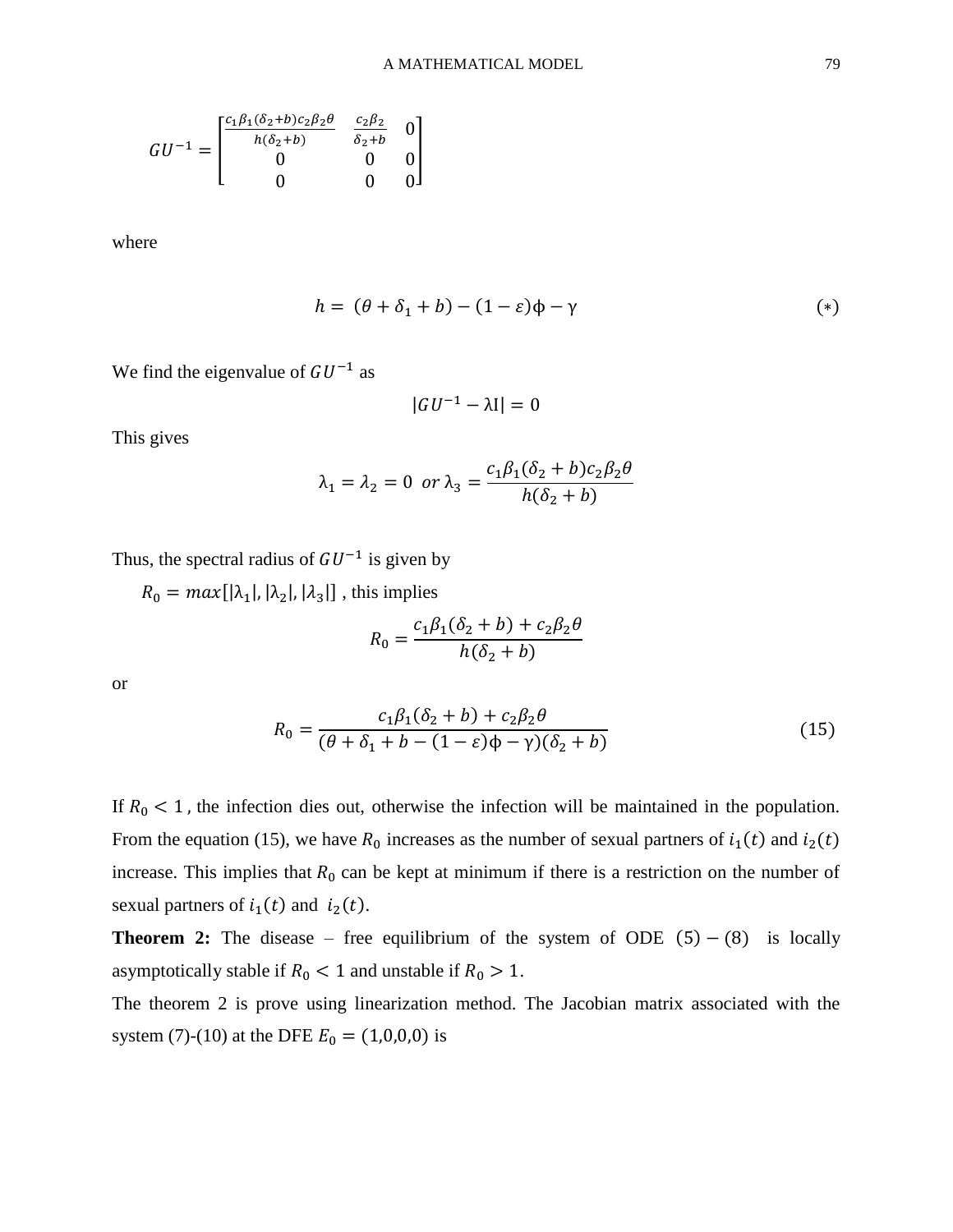$$
J(E_0) = \begin{bmatrix} -b & -c_1\beta_1 - \gamma - (1 - \varepsilon)\phi & -c_2\beta_2 & \alpha \\ 0 & c_1\beta_1 - h & c_2\beta_2 & 0 \\ 0 & \theta & -(\delta_2 + b) & 0 \\ 0 & \delta_1 & \delta_2 & -(\alpha + b) \end{bmatrix}
$$

and the characteristics equation corresponding to  $J(E_0)$  is given by

$$
\rho(\lambda) = (-b - \lambda)[(c_1\beta_1 - h - \lambda)(\delta_2 + b + \lambda)(\alpha + b + \lambda) + c_2\beta_2\theta(\alpha + b + \lambda)] = 0
$$

or

$$
\rho(\lambda) = (-b - \lambda)[\lambda^3 + A\lambda^2 + B\lambda + C] = 0
$$

Where  $h$  is defined as in  $(*)$  and

$$
A = -[c_1\beta_1 - h - (\delta_2 + b) - (\alpha + b)]
$$
  
\n
$$
B = -[(c_1\beta_1 - h)(\delta_2 + b) + c_2\beta_2\theta + c_1\beta_1 - h - (\delta_2 + b)(\alpha + b)]
$$
  
\n
$$
C = -[(c_1\beta_1 - h)(\delta_2 + b)(\alpha + b) + c_2\beta_2\theta(\alpha + b)]
$$

Using Routh–Hurwitz criteria,  $E_0$  is locally asymptotically stable if  $A > 0$ ,  $B > 0$ ,  $C >$ 0, and  $AB > C$ .

We have

$$
C = -[(c_1\beta_1 - h)(\delta_2 + b)(\alpha + b) + c_2\beta_2\theta(\alpha + b)] > 0
$$

This implies that

$$
(c_1\beta_1 - h)(\delta_2 + b)(\alpha + b) + c_2\beta_2\theta(\alpha + b) < 0
$$

and get

$$
\frac{c_1\beta_1(\delta_2+b)+c_2\beta_2\theta}{h(\delta_2+b)}<1
$$

Therefore  $R_0 < 1$ . This proofs the theorem 2.

#### **3.3 Existence of Backward Bifurcation**

Some models can be bi-stable due to vaccination or immunity [14, 15] such that  $R_0 < 1$  is not a sufficient condition to eradicate the disease that is endemic in the population but sufficient for avoiding an epidemic caused by few infectives introduced initially in the population [16]. Some models [17, 18] being bi-stable is due to the change of stability that occurs at the bifurcation point, whereas bifurcation point (that is, a point where the leading eigenvalue of the Jacobian matrix at the DFE is zero) will occur whenever  $R_0 = 1$ . We have forward and backward bifurcation depending on the direction of the bifurcation. Bifurcation at  $R_0 = 1$  is forward when DFE is locally asymptotically stable for  $R_0 < 1$  and there is no disease while the endemic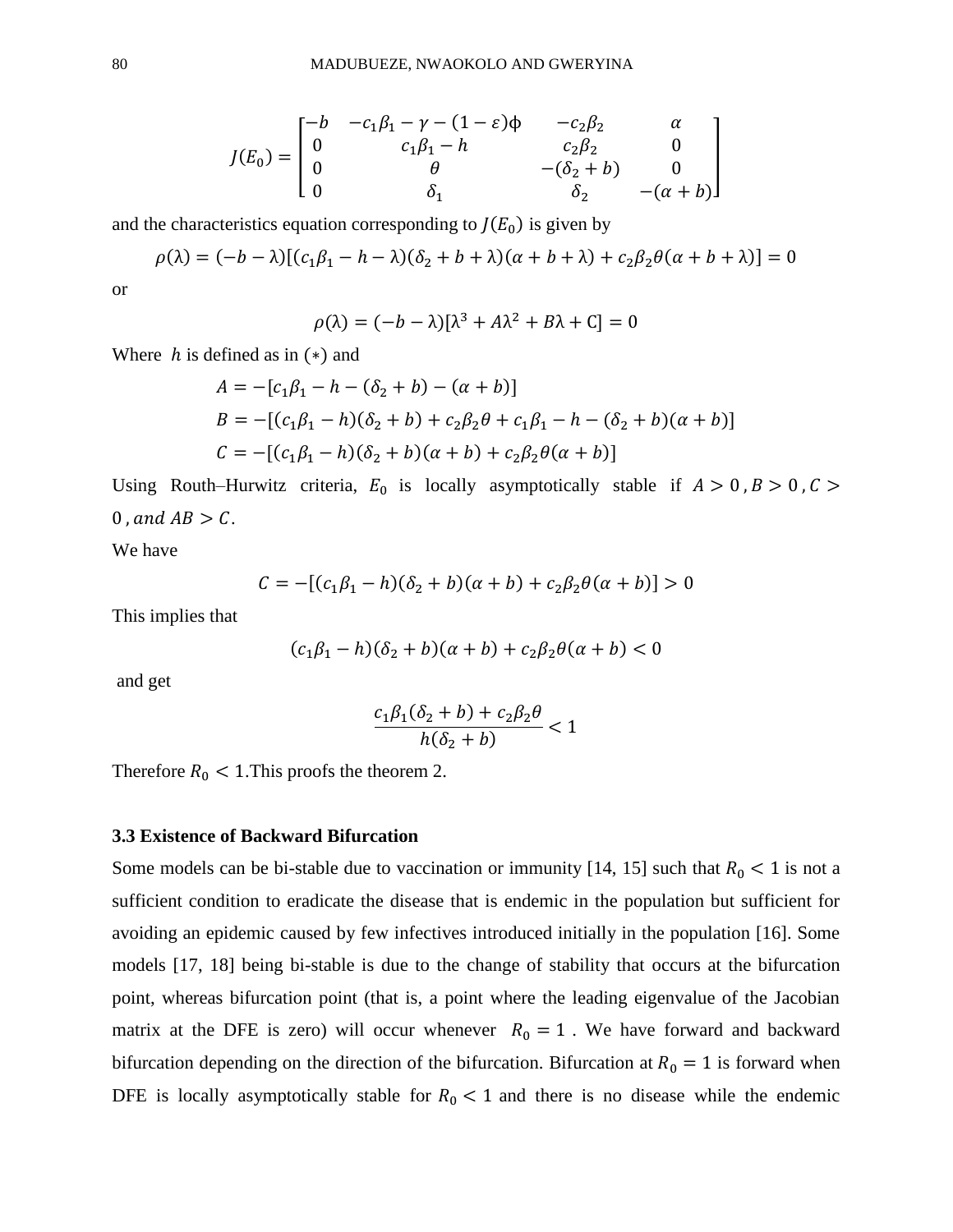equilibrium, is locally stable when  $R_0 > 1$ . Backward bifurcation occurs when the endemic equilibrium exists for  $R_0 < 1$  and DFE may exist when  $R_0 > 1$ . In backward bifurcation, we expect disease to invade at  $R_0 = 1$  but not in the case forward bifurcation [19]. We determine the direction of bifurcation (forward or backward) for the model (7-10) by using centre manifold theorem by [20] around the bifurcation point  $R_0 = 1$  in a neighbourhood of the DFE  $x^*$ .

**Theorem 3**: Centre manifold theory [20].

Consider a general system of ODEs with the parameter  $\beta$ :

$$
\frac{dx}{dt} = F(x, \beta) \tag{16}
$$

 $f: R \to R^n$  and  $f \in C^2(R^2 \times R)$ 

Where 0 is an equilibrium point for the system (7-10) for all values of the parameter  $\beta$ , that is  $f(0, \beta) \equiv 0$  for all  $\beta$  and

(1) 
$$
A = D_* f(0,0) = \left[ \frac{df_i}{dx_j}(0,0) \right]
$$

is the linearization point 0 with  $\beta$  evaluate at 0. Zero is a simple eigenvalue of A and all other eigenvalues of A have negative real parts.

(2) Matrix A has a non negative right eigenvector w and a left eigenvector  $\nu$  corresponding to the zero eigenvalue.

Let  $f_k$  be the  $k^{th}$  component of f and

$$
a = \sum_{k,i,j=1}^{n} v_k w_i w_j \frac{\partial^2 f_k}{\partial x_i \partial x_j}(0,0)
$$

$$
b = \sum_{k,i=1}^{n} v_k w_i \frac{\partial^2 f_k}{\partial x_i \partial \beta}(0,0)
$$

Then the local dynamics of the system (16) around the equilibrium point 0 is totally determined by the signs of  $a$  and  $b$ .

- i.  $a > 0$ ,  $b > 0$  when  $\beta < 0$  with  $|\beta| \ll 1$ , 0 is locally asymptotically stable and there exists a positive unstable equilibrium; when  $0 < \beta \ll 1$ , 0 is unstable and there exists a negative and locally asymptotically stable equilibrium.
- ii.  $a < 0, b < 0$ , with  $|\beta| \ll 1$ , 0 unstable; when  $0 < \beta \ll 1$ , asymptotically stable, and there exists a positive unstable equilibrium;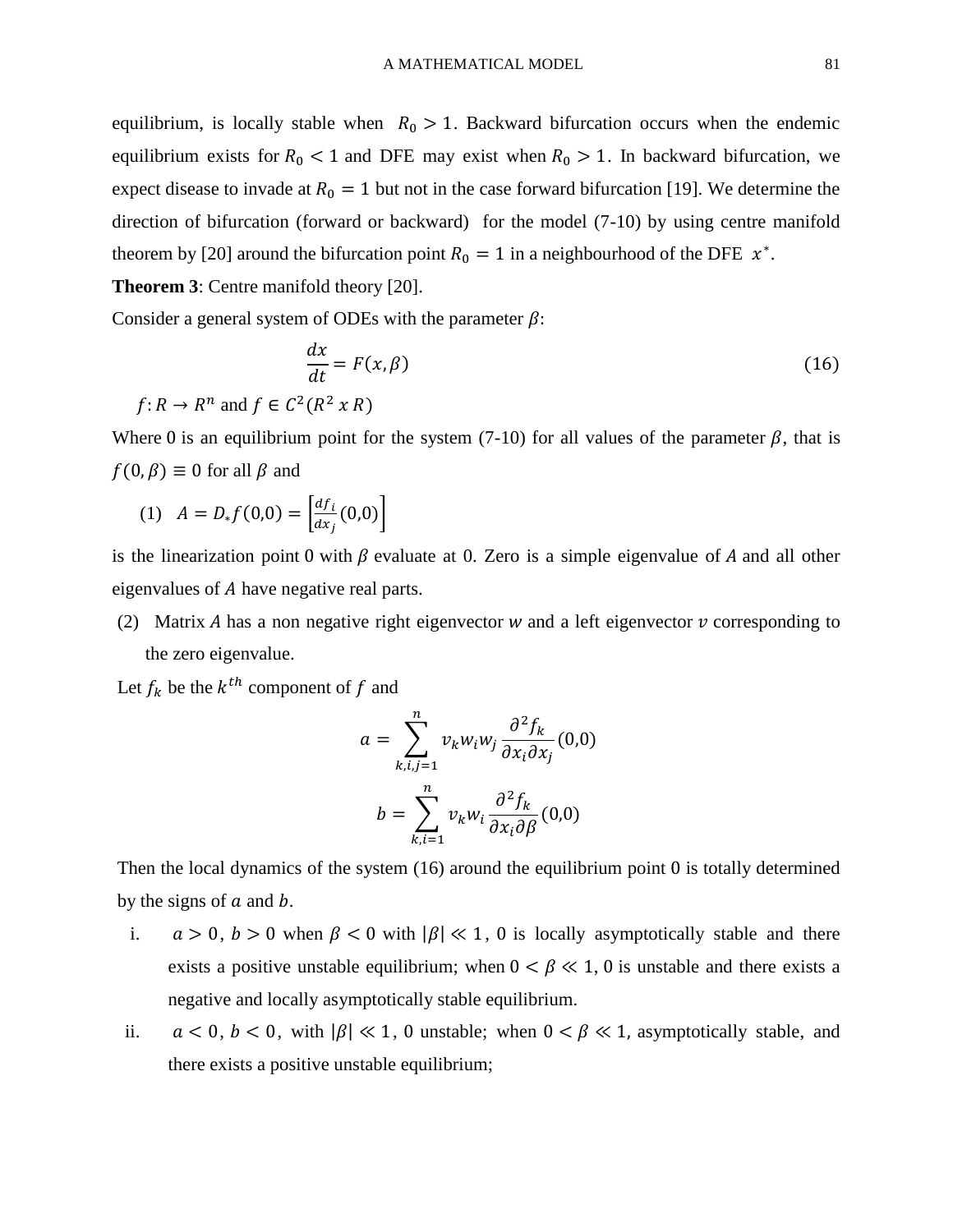- iii.  $a > 0$ ,  $b < 0$ , with  $|\beta| \ll 1$ , 0 unstable; and there exists a locally asymptotically stable negative equilibrium; when  $0 \lt \beta \ll 1$ , 0 is stable and a positive unstable equilibrium appears;
- iv.  $a > 0$ ,  $b < 0$ , when  $\beta$  changes from negative equilibrium to positive, 0 changes its stability from stable to unstable, corresponding to a negative equilibrium becomes positive and locally asymptotically stable.

Particularly, if  $a > 0$  and  $b > 0$ , then a subcritical (or backward) bifurcation occurs at  $\beta = 0$ . Applying the theorem 3 involves the following changes of variables; Let

$$
s = x_1
$$
,  $i_1 = x_2$ ,  $i_2 = x_3$ ,  $a = x_4$ 

with

$$
x_1 + x_2 + x_3 + x_4 = 1.
$$

Let  $X = (x_1, x_2, x_3, x_4)^T$  be the vector written so that the model can be re-written in the form  $dX$  $\frac{dx}{dt} = F(x)$ , where  $F = (f_1, f_2, f_3, f_4)^T$  as follows

$$
\frac{dx_1}{dt} = f_1(x) = b - bx_1 - c_1\beta_1x_1x_2 - c_2\beta_2x_1x_3 - \gamma x_1x_2 - (1 - \varepsilon)\phi x_1x_2 + \alpha x_1x_4
$$
\n(17)

$$
\frac{dx_2}{dt} = f_2(x) = (c_1\beta_1x_2 + c_2\beta_2x_3)x_1 - (\theta + \delta_1 + b)x_2 + (1 - \varepsilon)\phi x_2(1 - x_2) + (\alpha x_4 + \gamma - \gamma x_2)x_2
$$
(18)  

$$
\frac{dx_3}{dx_3} = f_1(x) - \theta x \quad (\delta + b)x_1 + (\alpha x - \gamma x) \quad (1 - \varepsilon)\phi x_1
$$

$$
\frac{d^{2}y}{dt^{2}} = f_{3}(x) = \theta x_{2} - (\delta_{2} + b)x_{3} + (\alpha x_{4} - \gamma x_{2} - (1 - \varepsilon)\phi x_{2})x_{3}
$$
\n
$$
\frac{dx_{4}}{dt} = f_{4}(x) = \delta_{1}x_{2} + \delta_{2}x_{3} - (\alpha + b)x_{4} + (\alpha x_{4} - \gamma x_{2} - (1 - \varepsilon)\phi x_{2})x_{4}
$$
\n(20)

The Jacobian matrix of the equations (7) – (10) at the disease-free equilibrium  $J(E_0)$  is defined in previous section. Taking  $\beta_1 = \beta$  and  $\beta_2 = r\beta$ , where  $\beta$  is chose as the bifurcation parameter and the bifurcation occurs at  $R_0 = 1$ , we consider the case  $R_0 = 1$  and solve for the bifurcation parameter  $\beta$ .

We have

$$
R_0 = \frac{c_1 \beta_1 (\delta_2 + b) + c_2 \beta_2 \theta}{(\theta + \delta_1 + b - (1 - \varepsilon)\phi - \gamma)(\delta_2 + b)} = 1
$$

or

$$
\frac{c_1\beta(\delta_2+b)+c_2r\beta\theta}{h(\delta_2+b)}=1
$$

from which we obtain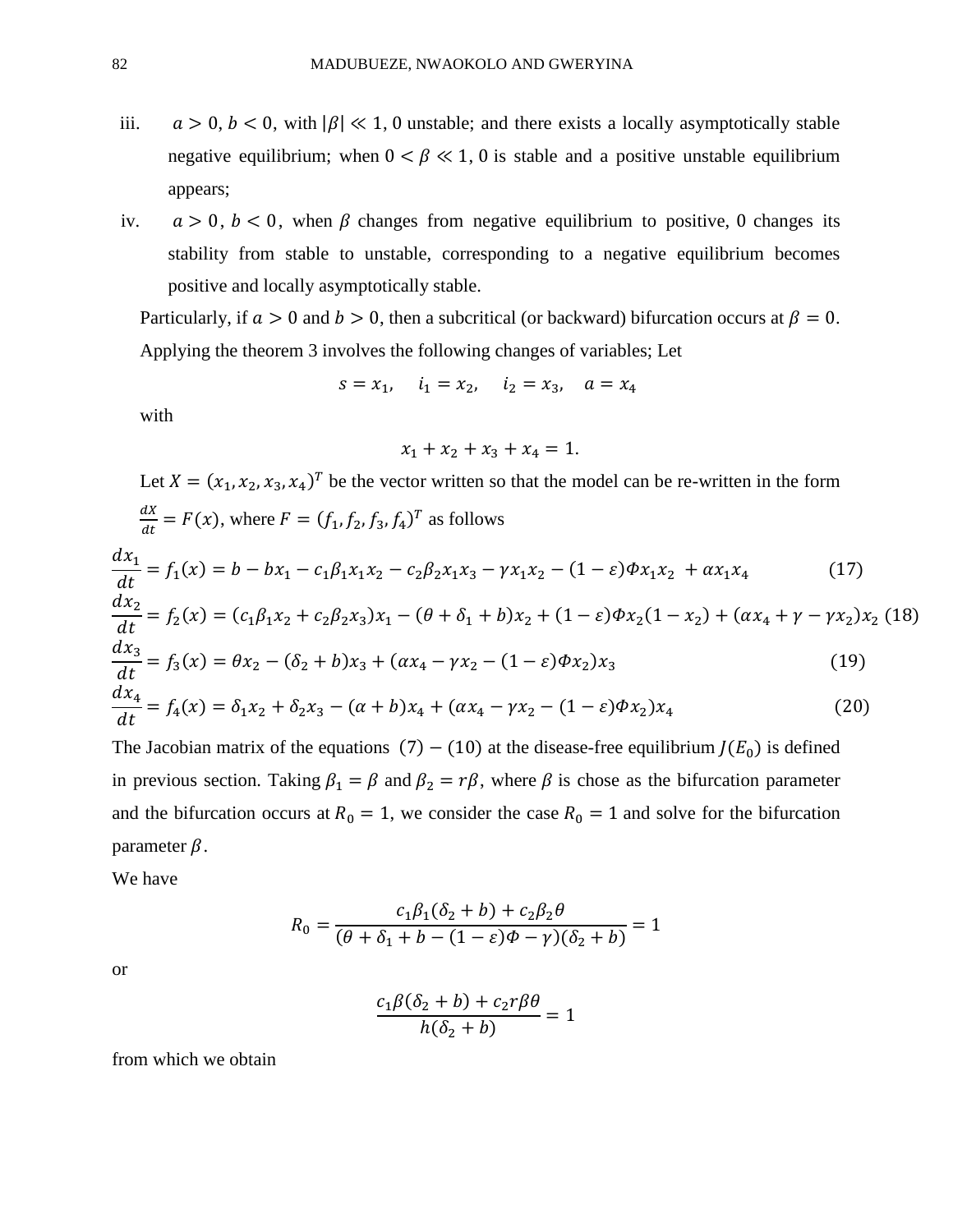$$
\beta = \frac{(\delta_2 + b)h}{c_1(\delta_2 + b) + rc_2\theta}
$$

where  $h$  is as defined in  $(*)$ .

The Linearized system of the transformed system (7) – (10) with  $\beta_1 = \beta$  and  $\beta_2 = r\beta$  has a simple zero eigenvalue. Hence, we analyze the dynamics of (7-10) at  $\beta_1 = \beta$  and  $\beta_2 = r\beta$  using the Centre Manifold theory. The Jacobian matrix of  $(7) - (10)$  has right eigenvector associated with the zero eigenvalue as

$$
\begin{bmatrix}\n-b & -c_1\beta_1 - \gamma - (1 - \varepsilon)\phi & -c_2\beta_2 & \alpha \\
0 & c_1\beta_1 - h & c_2\beta_2 & 0 \\
0 & \theta & -(\delta_2 + b) & 0 \\
0 & \delta_1 & \delta_2 & -(\alpha + b)\n\end{bmatrix}\n\begin{bmatrix}\nw_1 \\
w_2 \\
w_3 \\
w_4\n\end{bmatrix} = \begin{bmatrix}\n0 \\
0 \\
0 \\
0\n\end{bmatrix}
$$
\n(21)

where  $w = (w_1, w_2, w_3, w_4)^T$  is the right eigenvector.

Evaluating the system in (21) gives

$$
w_3 = \frac{\theta}{\delta_2 + b} w_2, w_4 = \frac{m_1}{m_3} w_2, w_1 = \frac{m_1 - m_2}{b m_3} w_2
$$

where

$$
m_1 = \delta_1(\delta_2 + b) + \delta_2\theta
$$
,  $m_3 = (\delta_2 + b)(\alpha + b)$ ,  $m_2 = (\theta + \delta_1 + b)m_3$ 

The left eigenvector of the Jacobian  $J(E_0)$  associated with the zero eigenvalue is given by  $V =$  $(v_1, v_2, v_3, v_4)^T$ . Transposing Jacobian  $J(E_0)$  first and multiply by V, we have

$$
\begin{bmatrix}\n-b & 0 & 0 & 0 \\
-c_1\beta_1 - \gamma - (1 - \varepsilon)\phi & c_1\beta_1 - h & \theta & \delta_1 \\
-c_2\beta_2 & c_2\beta_2 & -( \delta_2 + b) & \delta_2 \\
\alpha & 0 & 0 & -( \alpha + b )\n\end{bmatrix}\n\begin{bmatrix}\nv_1 \\
v_2 \\
v_3 \\
v_4\n\end{bmatrix} =\n\begin{bmatrix}\n0 \\
0 \\
0 \\
0 \\
0\n\end{bmatrix}
$$

from which we get

$$
v_1 = v_4 = 0, v_3 = \frac{c_2 \beta_2}{\delta_2 + b} v_2
$$

Using the property  $w \cdot v = 1$ , we obtain

$$
w = \left(w_1, \frac{1}{c_2\beta_2\theta + (\delta_2 + b)^2}, \frac{\theta}{(\delta_2 + b)(c_2\beta_2\theta + (\delta_2 + b)^2)}, w_4\right) \text{ and } v = \left(0, (\delta_2 + b)^2, \frac{c_2\beta_2}{(\delta_2 + b)}, 0\right)
$$

#### **3.4 Computations of** *a* **and** *b*

From the system (17-20), the associated non-zero partial derivative of F at DFE for  $v_2$ ,  $v_3$  with the expression that  $x_1 = 1 - x_2 - x_3 - x_4$  are given by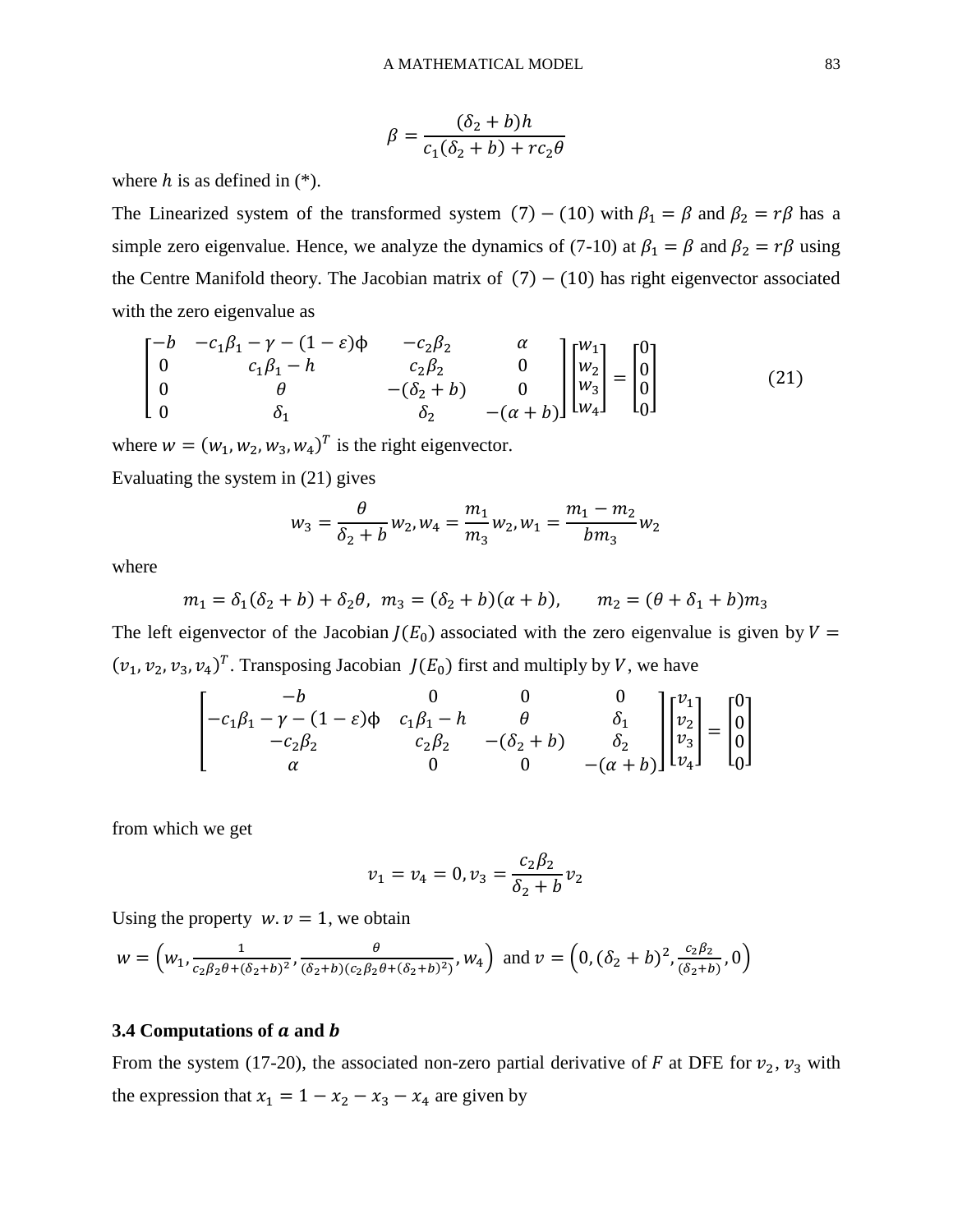$$
\frac{\partial^2 f_2}{\partial x_2 \partial x_3} = -(c_1 \beta_1 + c_2 \beta_2), \quad \frac{\partial^2 f_2}{\partial x_2 \partial x_4} = -c_1 \beta_1 + \alpha, \quad \frac{\partial^2 f_2}{\partial x_2^2} = -2(c_1 \beta_1 + (1 - \varepsilon)\Phi + \gamma), \quad \frac{\partial^2 f_2}{\partial x_3^2} = -2c_2 \beta_2, \quad \frac{\partial^2 f_2}{\partial x_3 \partial x_4} = -c_2 \beta_2, \quad \frac{\partial^2 f_3}{\partial x_2 \partial x_3} = -((1 - \varepsilon)\Phi + \gamma), \quad \frac{\partial^2 f_3}{\partial x_3 \partial x_4} = \alpha
$$
\nSince  $v_1 = 0$  and  $v_4 = 0$   
\nIt follows that\n
$$
a = v_2 \left[ w_2 w_3 \frac{\partial^2 f_2}{\partial x_2 \partial x_3} + w_2 w_4 \frac{\partial^2 f_2}{\partial x_2 \partial x_4} + w_2^2 \frac{\partial^2 f_2}{\partial x_2^2} + w_3^2 \frac{\partial^2 f_2}{\partial x_3^2} + w_3 w_4 \frac{\partial^2 f_2}{\partial x_3 \partial x_4} \right] + v_3 \left[ w_2 w_3 \frac{\partial^2 f_3}{\partial x_2 \partial x_3} + w_3 w_4 \frac{\partial^2 f_3}{\partial x_3 \partial x_4} \right]
$$

$$
a = -v_2[2w_3^2c_1\beta_1 + w_2w_4(c_1\beta_1 - \alpha) + 2w_2^2(c_1\beta_1 + (1 - \varepsilon)\phi + \gamma) + w_3w_4c_2\beta_2
$$
  
+ 
$$
w_2w_3(c_1\beta_1 + c_2\beta_2)] - v_3w_3[-w_4\alpha + w_2(\gamma + (1 - \varepsilon)\phi)]
$$

For  $b$ , we have

$$
b = v_2 \left[ w_1 \frac{\partial^2 f_2}{\partial x_1 \partial \beta} (0,0) + w_2 \frac{\partial^2 f_2}{\partial x_2 \partial \beta} (0,0) + w_3 \frac{\partial^2 f_2}{\partial x_3 \partial \beta} + w_4 \frac{\partial^2 f_2}{\partial x_4 \partial \beta} \right]
$$

Substituting  $\beta_1 = \beta$  and  $\beta_2 = r\beta$  into F and differentiating, we have  $b = v_2[w_1c_1 + w_3c_2r].$ 

**Theorem 4:** The system  $(7-10)$  exhibits a forward bifurcation if

$$
c_1\beta_1 > \alpha
$$
 and  $((1 - \varepsilon)\Phi + \gamma)(a + b) > (\delta_1 + \frac{\delta_2 \theta}{\delta_2 + b})\alpha$ 

Otherwise, the system may show a backward bifurcation.

#### **4.0 Numerical Result**

To examine the dynamics of the model numerically, the system is solved using the fourth-order Runge-Kutta method with the following values for the parameters  $b = 0.04$ ,  $c_1 = 5$ ,  $c_2 = 3$ ,  $\beta_1 =$ 0.04,  $\beta_2 = 0.05$ ,  $\theta = 0.30$ ,  $\delta_1 = 0.30$ ,  $\delta_2 = 0.02$ ,  $\alpha = 0.9$ ,  $\gamma = 0.90$ ,  $\varepsilon = 0.20$ ,  $\phi = 0.03$  and initial conditions  $s(0) = 0.65$ ,  $i_1 = 0.20$ ,  $i_2 = 0.10$ ,  $a(0) = 0.05$  for the period of 30 years. The results are displayed graphically in figures  $2(a) - 3(d)$ . Figures  $2(a) - 2(c)$  show the effect of the birth rate of newborns infected by irresponsible HIV infectives in the population. The irresponsible HIV infectives decreases with increase in number of responsible HIV infectives, the birth rate of newborns infected by irresponsible infective decreases. This simply means that a proportion of irresponsible HIV infectives is becoming responsible through awareness and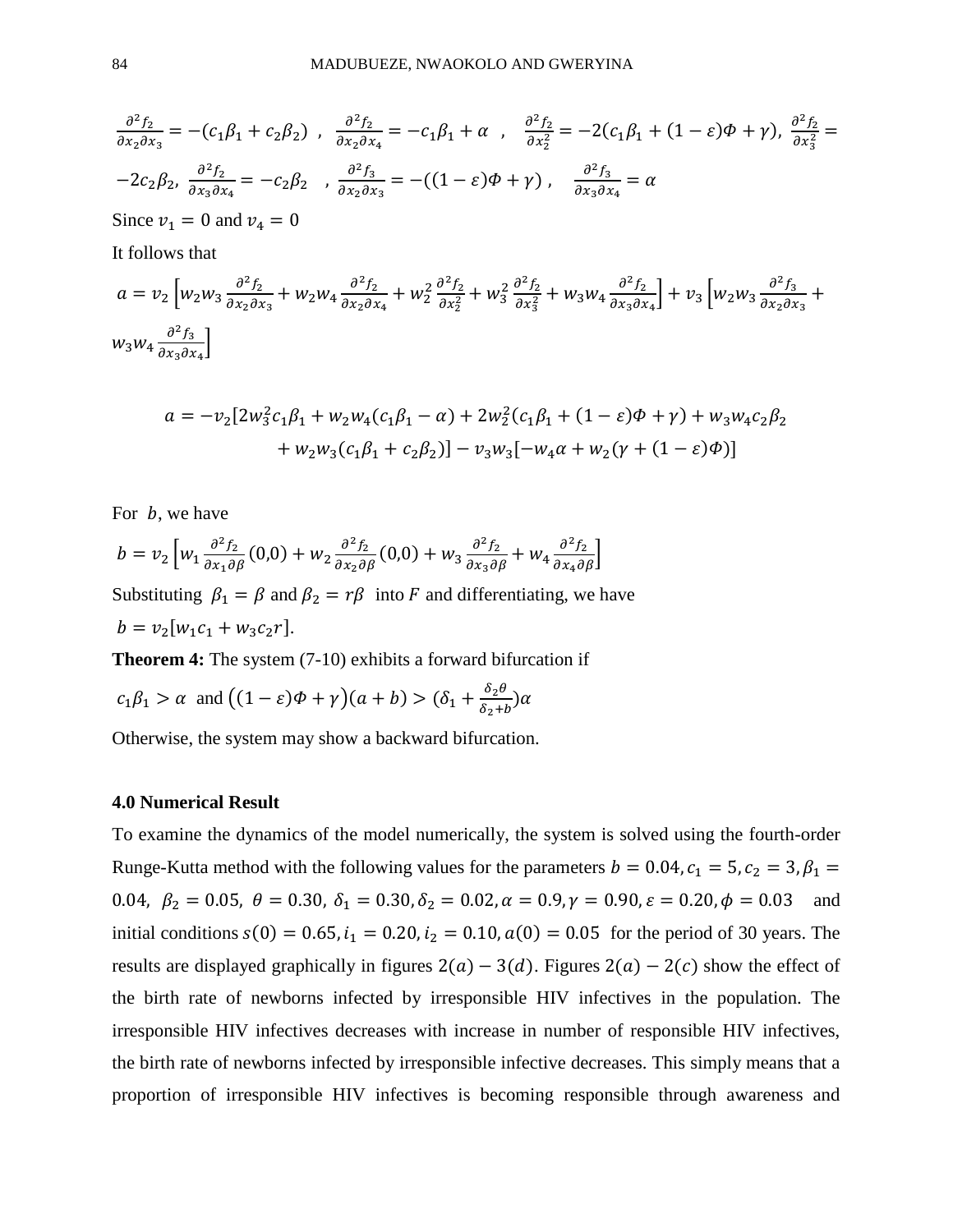counselling on risky reduction. This increase in the proportion of the responsible infectives will result in reduction of the MTCT.

Figures  $3(a) - 3(d)$  show the effect of irresponsible HIV infective immigrants into the population. As the rate of irresponsible HIV infectives immigrants decreases, the irresponsible HIV infective decreases likewise, this leads to an increase in the proportion of responsible HIV infectives. This reduction in the rate of irresponsible HIV infective immigrants will ultimately lead to a reduction in MTCT because more people will become responsible.

Therefore, in order to reduce the spread of HIV and prevent MTCT, effective immigration policies such as screening and counselling for HIV should be prerequisites for issuance of visa so as to ensure that only responsible HIV infective immigrants are allowed entry into the population.

#### **5.0 CONCLUSION**

A variate of the model in [8] is proposed to incorprorate different mean numbers of sexual partners for irresponsible and responsible infectives with vertical transmission in a varying population. The model is investigated to exhibit local asympotic stabilty at DFE provided  $R_0 < 1$ . The bifurcation analysis for the model is proved to be subcritical based on certain conditions. Results from numerical simulations indicate that a reduction in the number of irresponsible infective immigrants decreases the infection cases of MTCT.



Figure 1. The flow diagram for the model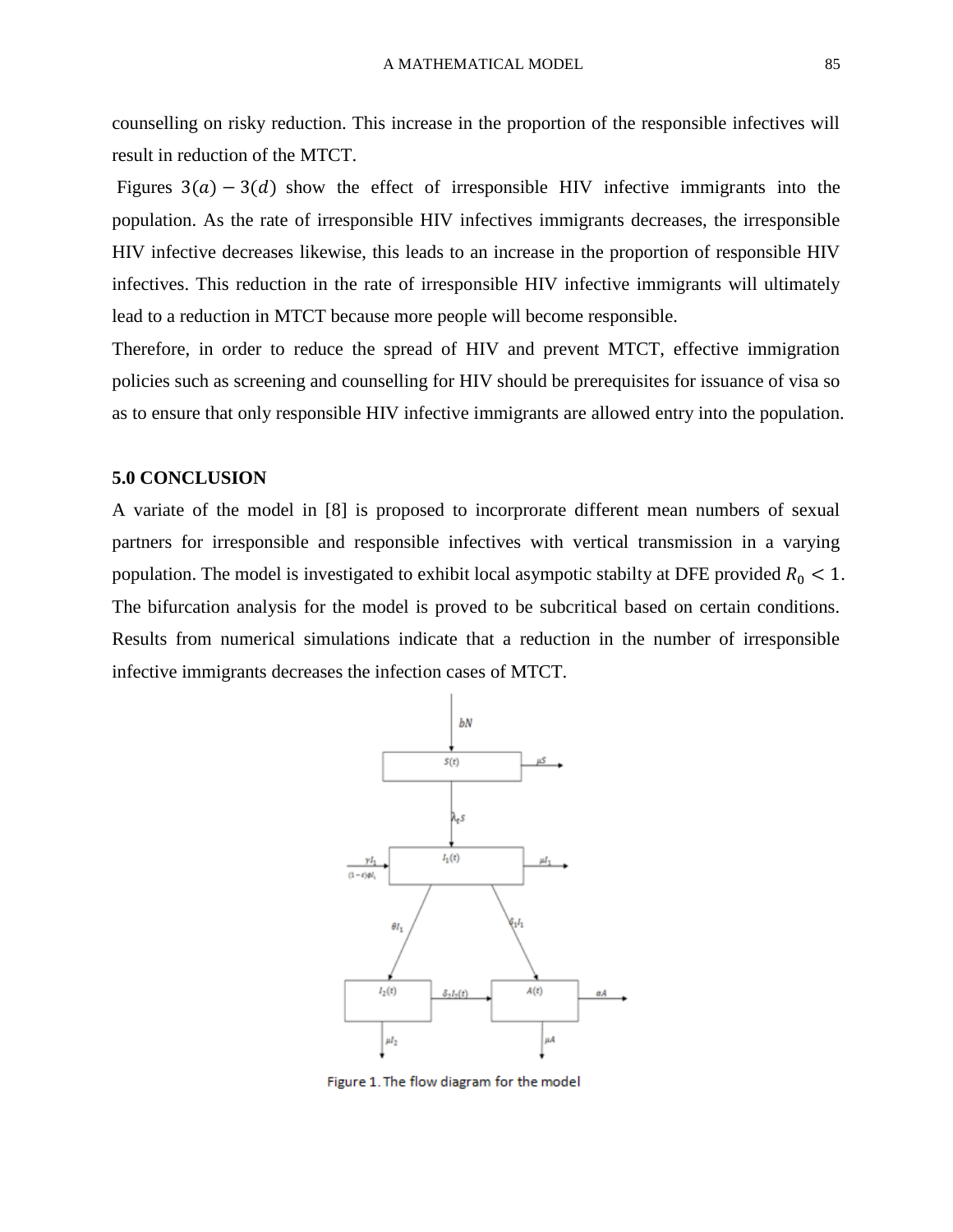

Figure 2(a). Variation of population in different classes for  $b = 0.04$  and  $\phi = 1.00$ 



Figure 2(b). Variation of population in different classes for  $b = 0.04$  and  $\phi = 0.50$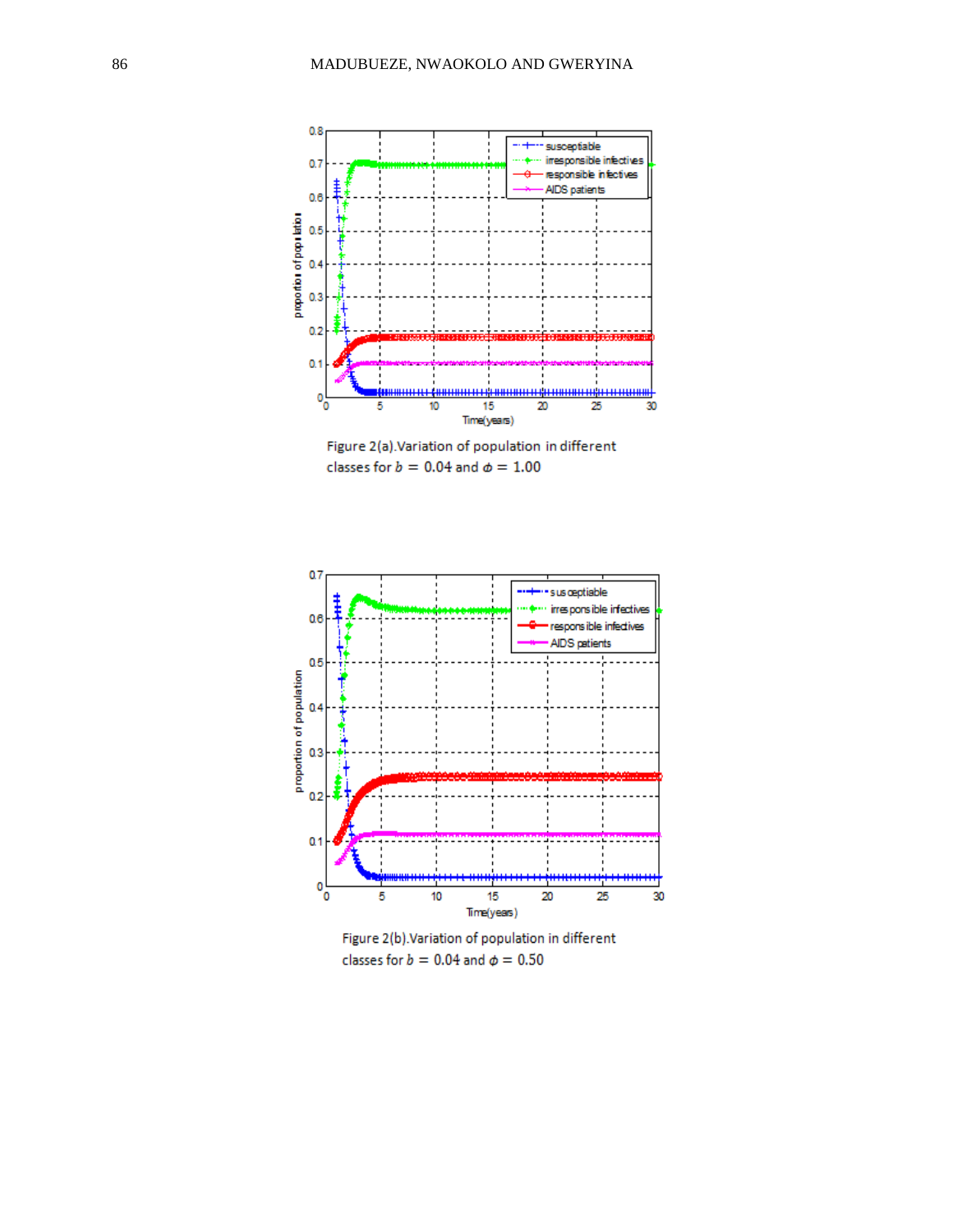

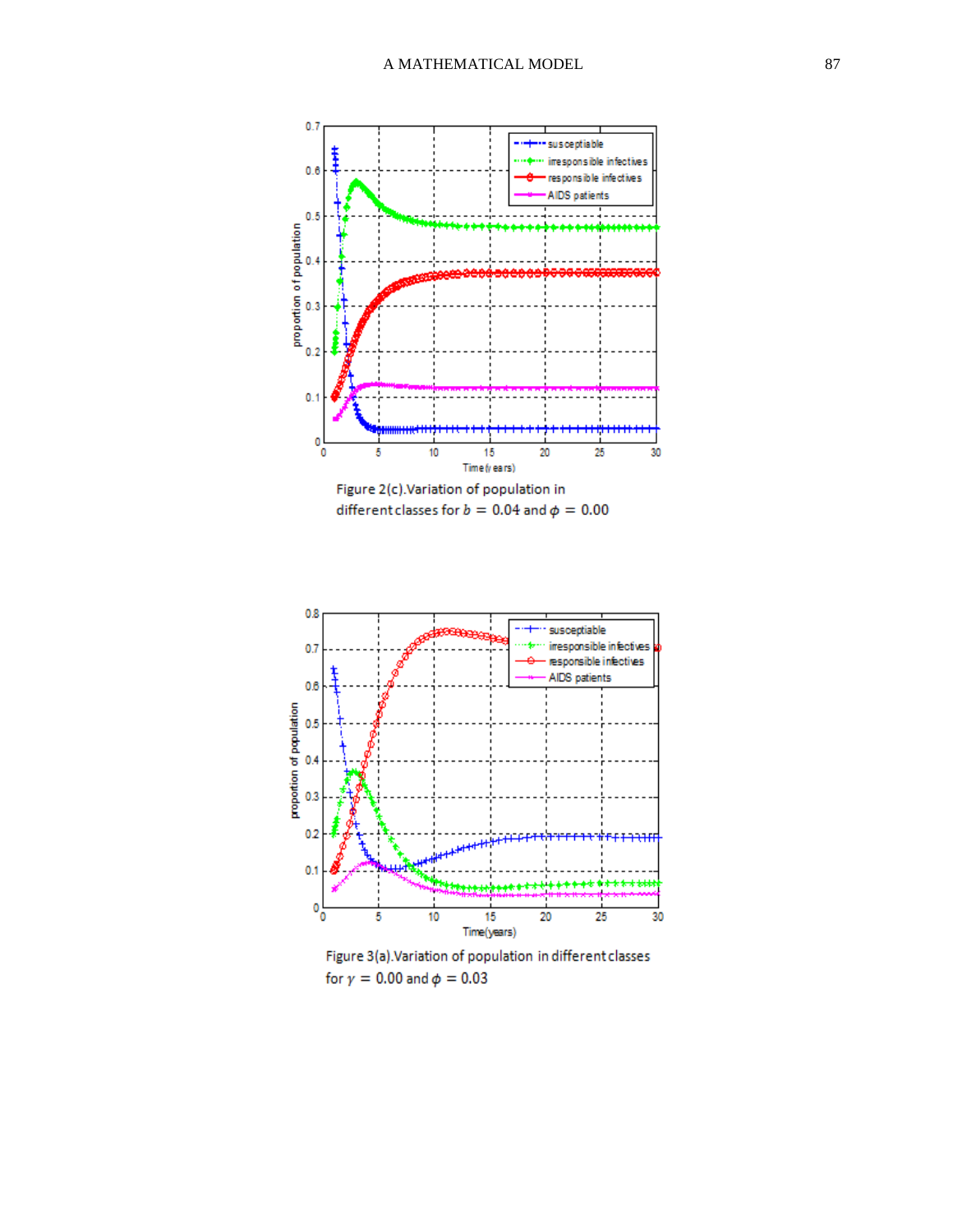

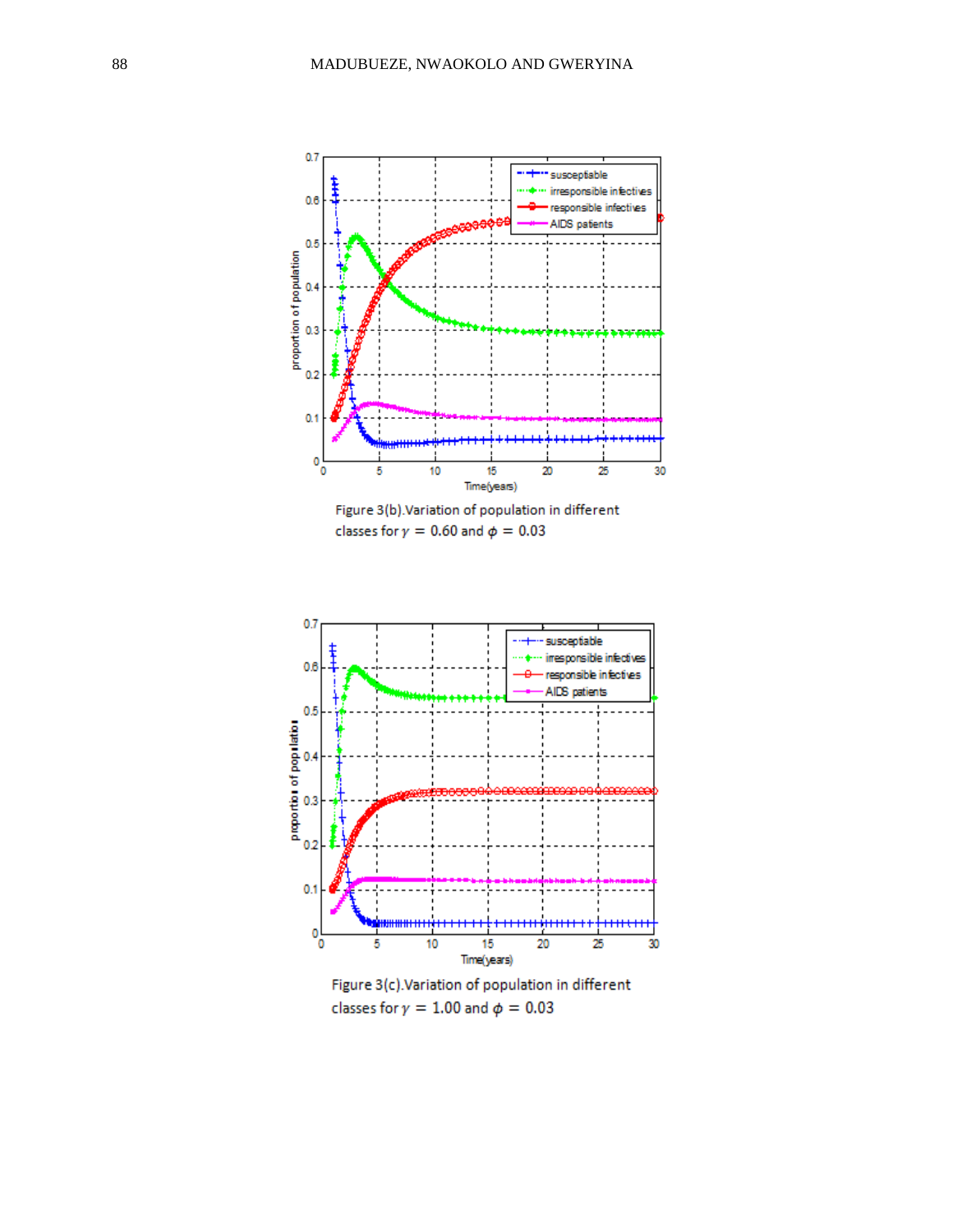

## **Conflict of Interests**

The authors declare that there is no conflict of interests.

#### REFERENCES

- [1] CDC. Update on AIDS. United States morbidity and mortality, weekly report, 31 (1982), 507-514.
- [2] World Health Organization (WHO), Core information for the Development of Immunization policy, retrieved from http://www.who.int/vaccinesdocument/docPDF02/www557.pdf. 2002.
- [3] World Health Organization (WHO). Global Health-sector strategy for HIV/AIDS, Geneva, 32, 2003-2007.
- [4] Dixon, S., McDonald, S. and Robert, J. The impact of HIV and AIDS in Africa is economic development. BMJ, 324(2002):232-234.
- [5] Ify, M. A black woman's burden? Pharmascope 1(2004), 16.
- [6] Ogboi, S. J., Sabitu, K. Agu P.U., Ogboi, H.O. and Ayegbusi,O. Prevalence of HIV transmission in Nigerian transit town among long distance truck drivers laboratory survey, www.aacc.org/ia/transit-towns.pdf. 2001.
- [7] Ochejele, S. Overview of PMTCT of HIV Infection. Update course of the National Postgraduate Medical College of Nigeria, Makurdi. March, 18, 2011.